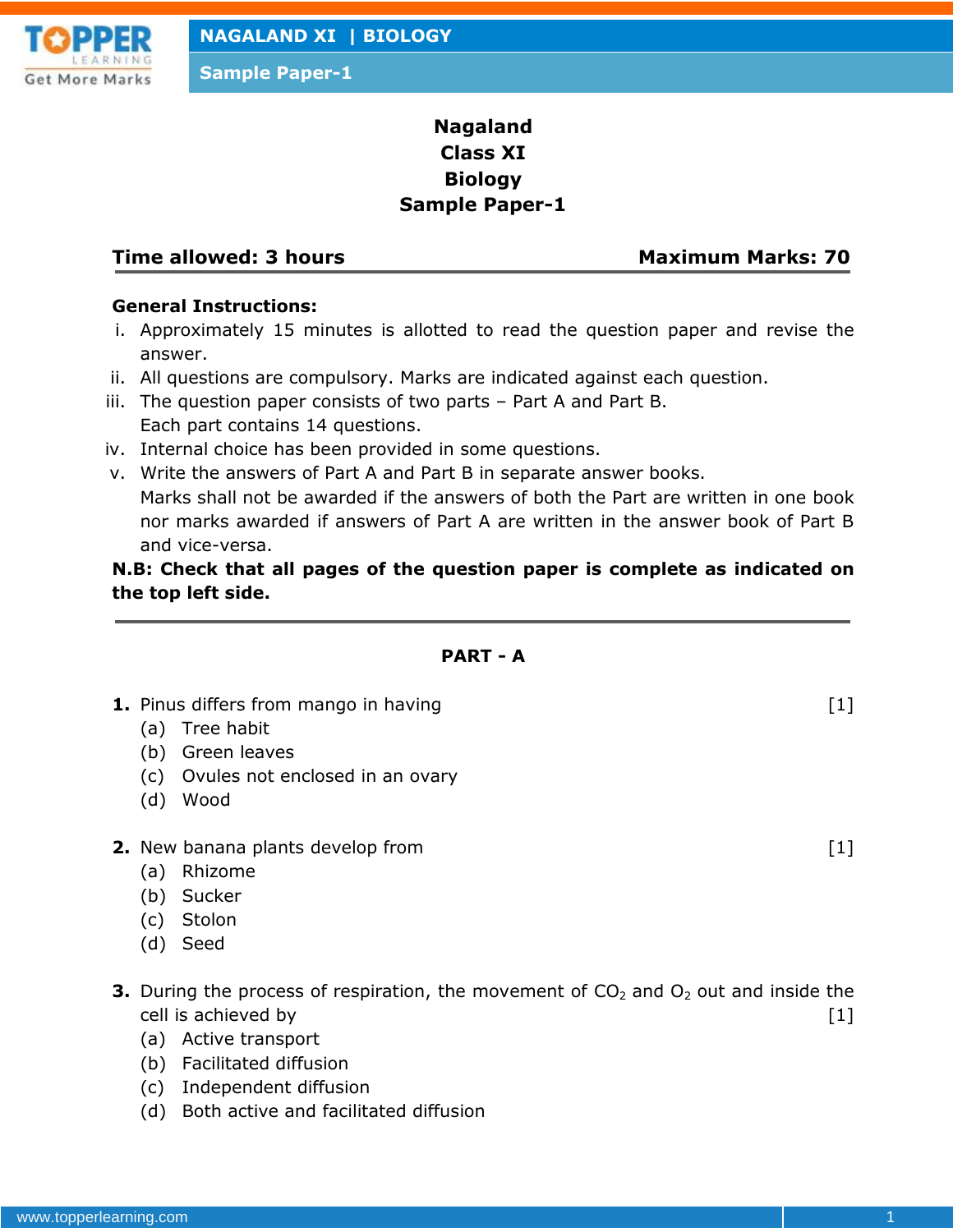

**Sample Paper-1**

- **4.** Jan Ingenhousz determined the importance of which factor for photosynthesis? [1]
	- (a) Light
	- (b) Water
	- (c) Air
	- (d) Chlorophyll
- **5.** What will be the effect on phytochrome in a plant subjected to continuous red light? [1]
	- (a) Level of phytochrome decreases
	- (b) Phytochrome is destroyed
	- (c) Phytochrome synthesis increases
	- (d) Destruction and synthesis of phytochrome remain in equilibrium
- **6.** Why is a leaf of silk cotton called palmately compound? [2]
- **7.** Describe the structure and functions of the tracheary elements. [2]
- **8.** Name two heterosporous ferns. Why are they called so? [2]
- **9.** Name the type of fertilisation which is unique to angiosperms. Describe it [3]
- **10.** Draw a labelled diagram of chloroplast.

### **Or** [3]

What is a photosystem? Which is the pigment which acts as a reaction centre?

- **11.** What are the factors affecting the rate of diffusion? [3]
- **12.** The respiratory pathway is any amphibolic pathway. Justify.

**Or** [5]

Give the schematic representation of the pathway for anaerobic respiration.

### **13.** Explain why?

- (a)Exogenous application of auxin fails to enhance the growth of intact plants.
- (b)Vitamins are not considered as plant growth hormones.
- (c) It is appropriate to call a short-day plant a long-night plant.
- (d)Some plants, belonging to halophytes and growing in marshy lands, face great difficulty in germination.
- (e)Gibberellins do not enhance the growth of isolated plant parts.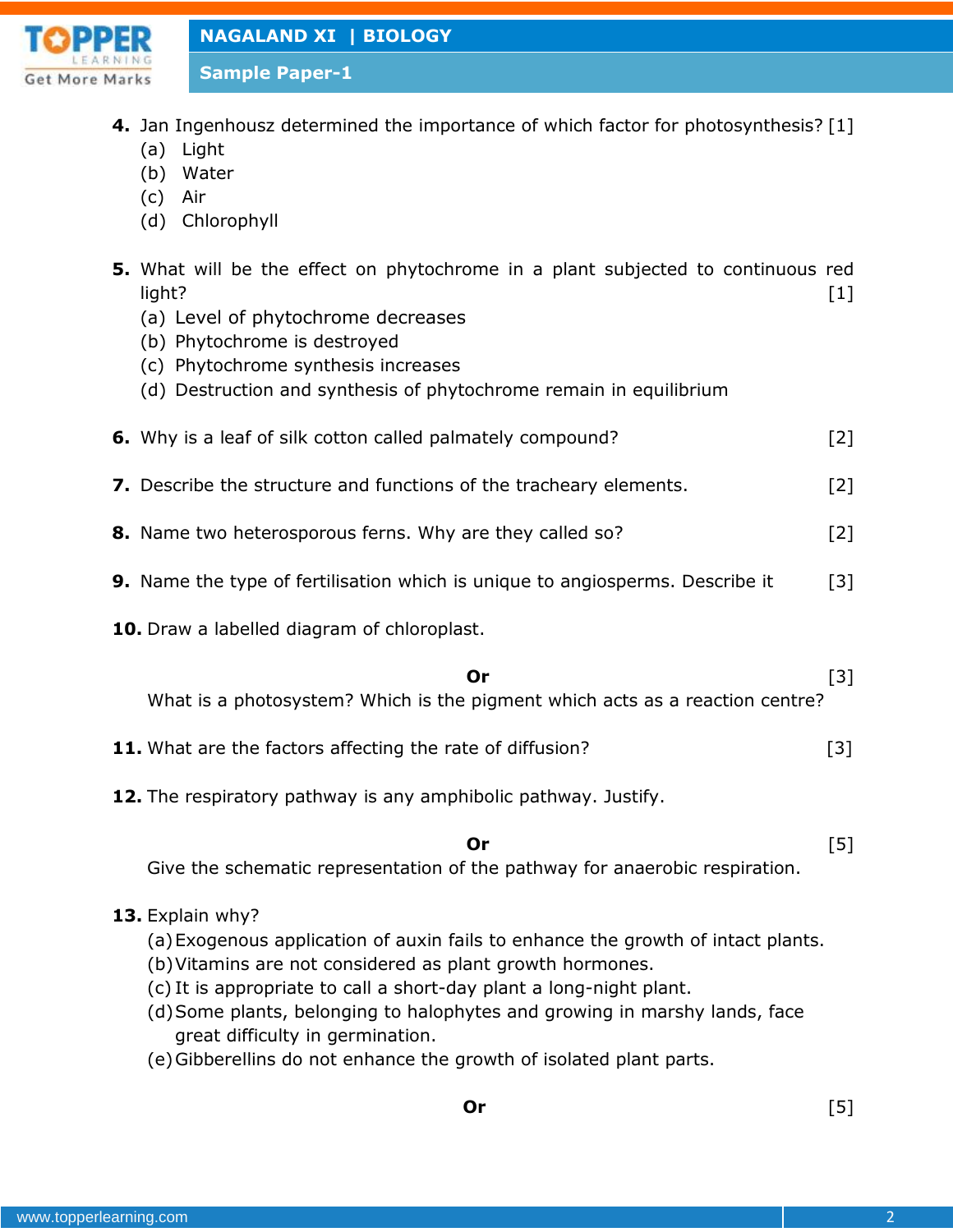

**Sample Paper-1**

A portion of the cross-section of leaf is shown in the diagram. Answer the following:



(a)Label 1 to 4.

- (b)What kind of anatomy is shown in the diagram?
- (c) Write the structure and functions of 2 and 4.

14. What are the steps involved in the formation of a root nodule?

**Or** [5] A portion of the transverse section of root is shown in the diagram. Label 1 to 4 and also write the function of parts 1 and 4. Briefly explain the pathways 2 and 3.

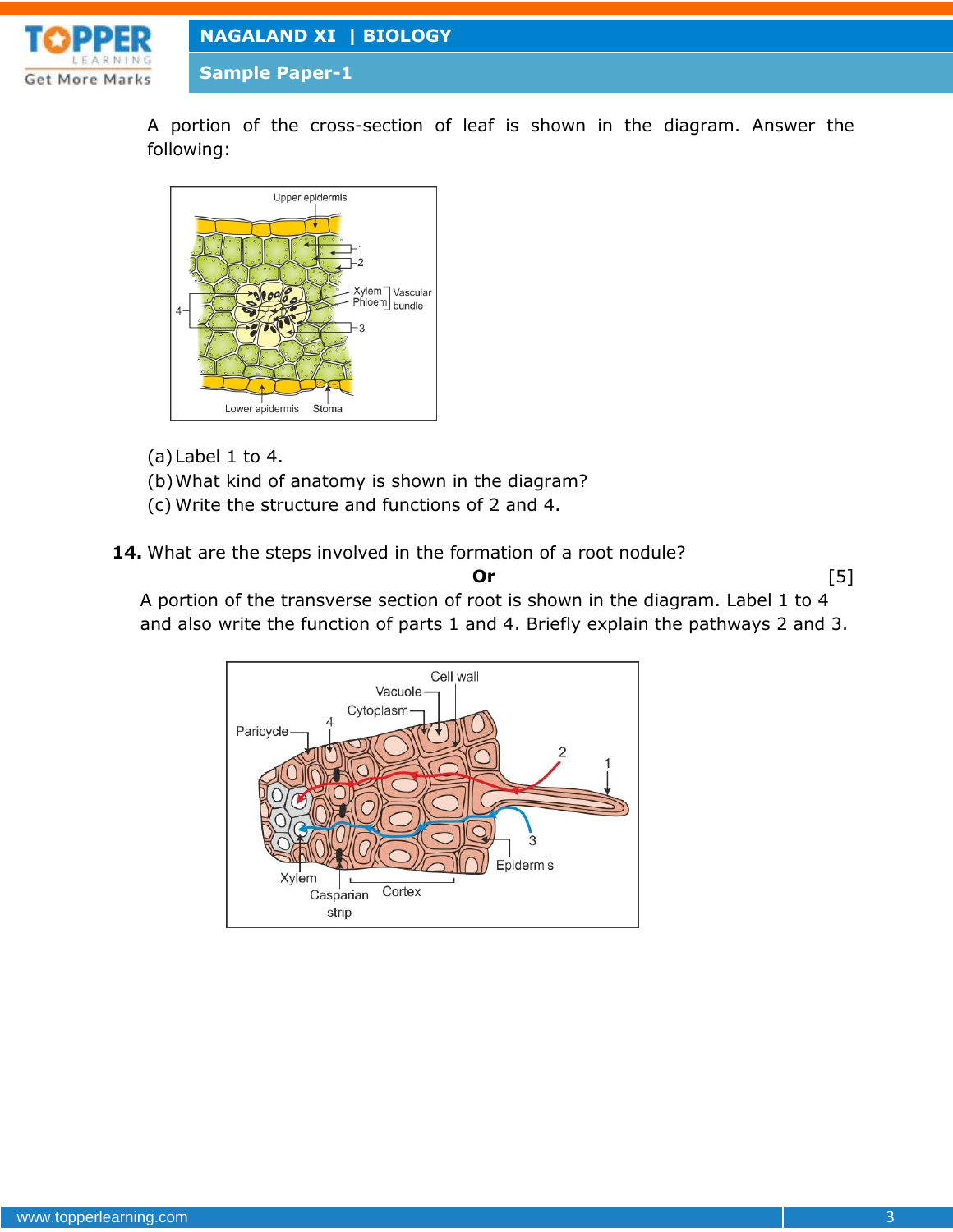

**Sample Paper-1**

#### **PART – B**

| 1. A special character of coelenterates is<br>Polymorphism<br>(a)<br>(b) Nematocysts<br>(c) Flame cells<br>(d) Hermaphroditism                                                                 | $[1]$ |
|------------------------------------------------------------------------------------------------------------------------------------------------------------------------------------------------|-------|
| 2. Histamine-secreting cells are found in<br>(a) Connective Tissue<br>(b) Lungs<br>(c) Muscular Tissue<br>(d) Nervous Tissue                                                                   | $[1]$ |
| 3. Which one of the following hydrolyses internal phosphodiester bonds in a<br>polynucleotide chain?<br>(a) Lipase<br>(b) Exonuclease<br>(c) Endonuclease<br>(d) Protease                      | $[1]$ |
| 4. Alveoli become enlarged and damaged with reduced surface area in heavy<br>smokers. The condition is called<br>(a) Silicosis<br>(b) Emphysema<br>(c) Asthma<br>(d) Bronchitis                | $[1]$ |
| 5. Coronary heart disease is due to<br>(a) Streptococci bacteria<br>(b) Inflammation of pericardium<br>(c) Weakening of the heart valves<br>(d) Insufficient blood supply to the heart muscles | $[1]$ |
| 6. Which stage of cell division will you select to study the morphology of                                                                                                                     |       |

**7.** What is meant by haemocoel? Name the phylum which shows this feature. [2]

chromosomes and why? [2]

- **8.** What is the site of fat digestion in humans? Name the enzyme which digests fats. Mention the end-product of fat digestion. The matrix of  $[2]$
- **9.** What is the significance of meiosis? [3]